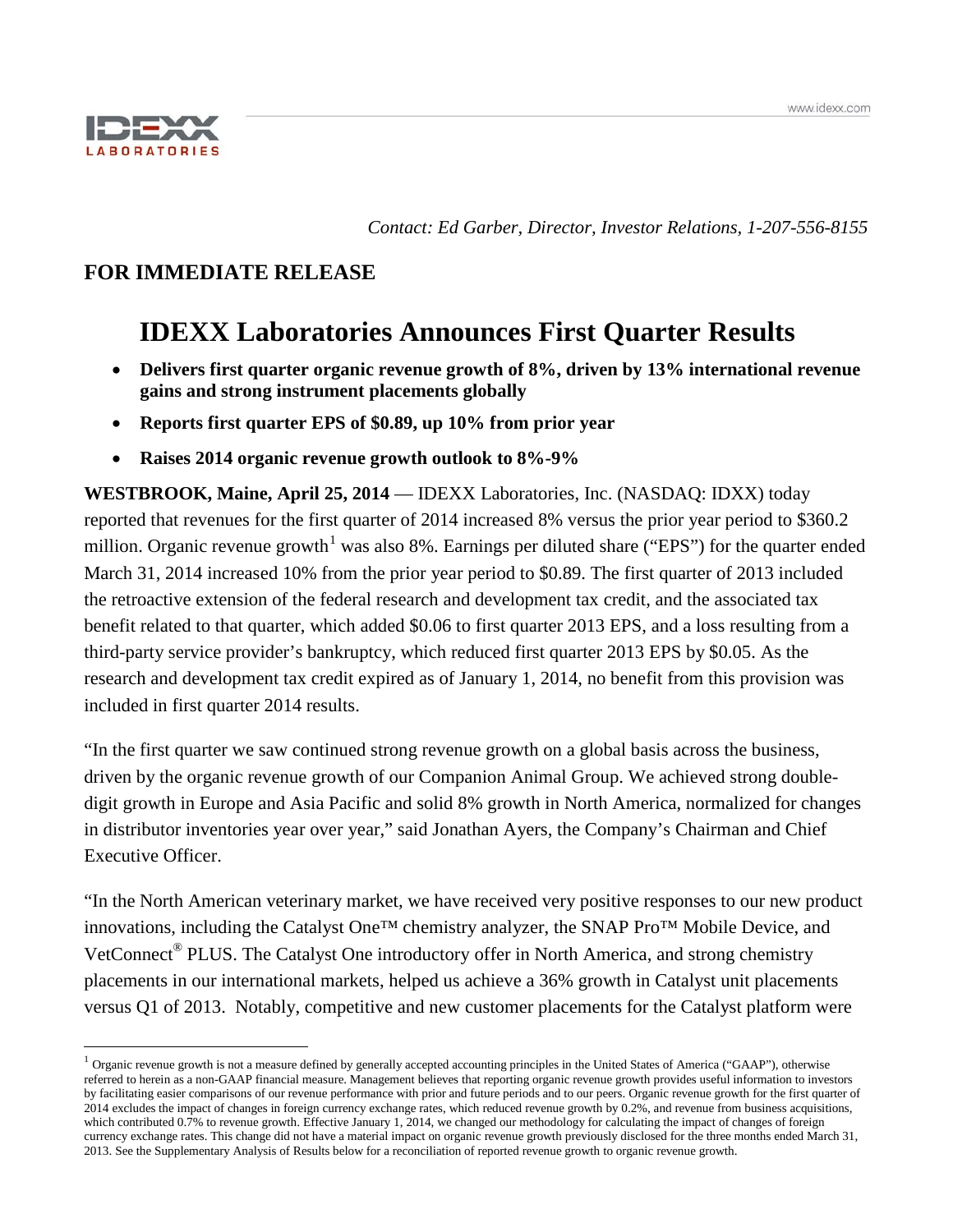IDEXX Announces First Quarter Results April 25, 2014 Page 2 of 12

over 50% of the total. This global placement momentum bodes well for future growth in recurring instrument consumable revenues," further commented Ayers.

"We also see market validation from last year's transformation of the North American diagnostic sales and marketing organization, with further improvements in customer loyalty and the sustained growth in diagnostics utilization by our customers. The investments we've made in strengthening our commercial organization in North America and globally are strengthening the bonds between pets, pet owners and veterinary practices, raising the quality of pet healthcare, and accelerating IDEXX's growth. Accordingly, our success with these strategies in the first quarter of 2014 gives us confidence to raise our revenue guidance for the full year," added Ayers*.*

# **Revenue Performance for the First Quarter**

Please refer to the table below entitled "Revenues and Revenue Growth Analysis by Product and Service Categories" for the three months ended March 31, 2014 and 2013 in conjunction with the following discussion.

Companion Animal Group . Companion Animal Group ("CAG") revenues for the first quarter of 2014 were \$301.6 million compared to \$276.9 million for the first quarter of 2013. Organic revenue growth of 9.2% was due primarily to an increase in recurring revenues within our CAG portfolio, including reference laboratory diagnostic and consulting services and IDEXX VetLab® consumables. Additionally, organic revenue growth was driven by international placements of our Catalyst Dx® and ProCyte Dx<sup>®</sup> instruments and also benefited from the sale of over 1,200 units of our new SNAP Pro<sup>™</sup> Mobile Device, which was launched during the first quarter of 2014.

The increase in reference laboratory diagnostic and consulting services revenue was due primarily to the impact of higher testing volumes throughout our worldwide network of laboratories resulting from increased testing from existing customers. The acquisition of new customers and improved customer retention also contributed to higher volumes. To a lesser extent, revenues were also favorably impacted by higher average unit sales prices due to price increases.

Our VetLab consumables revenue benefited primarily from higher unit volumes from growth of our Catalyst Dx and ProCyte Dx install base as a result of the acquisition of new customers, as well as an increase in testing from existing customers who upgraded to these instruments. To a lesser extent, revenues were also favorably impacted by higher average unit sales prices due to price increases.

Water. Water revenues for the first quarter of 2014 were \$21.4 million compared to \$20.7 million for the first quarter of 2013. Organic revenue growth of 2.5% was due primarily to higher sales of our Colilert® products, due primarily to higher sales volumes in North America and the Asia Pacific region, and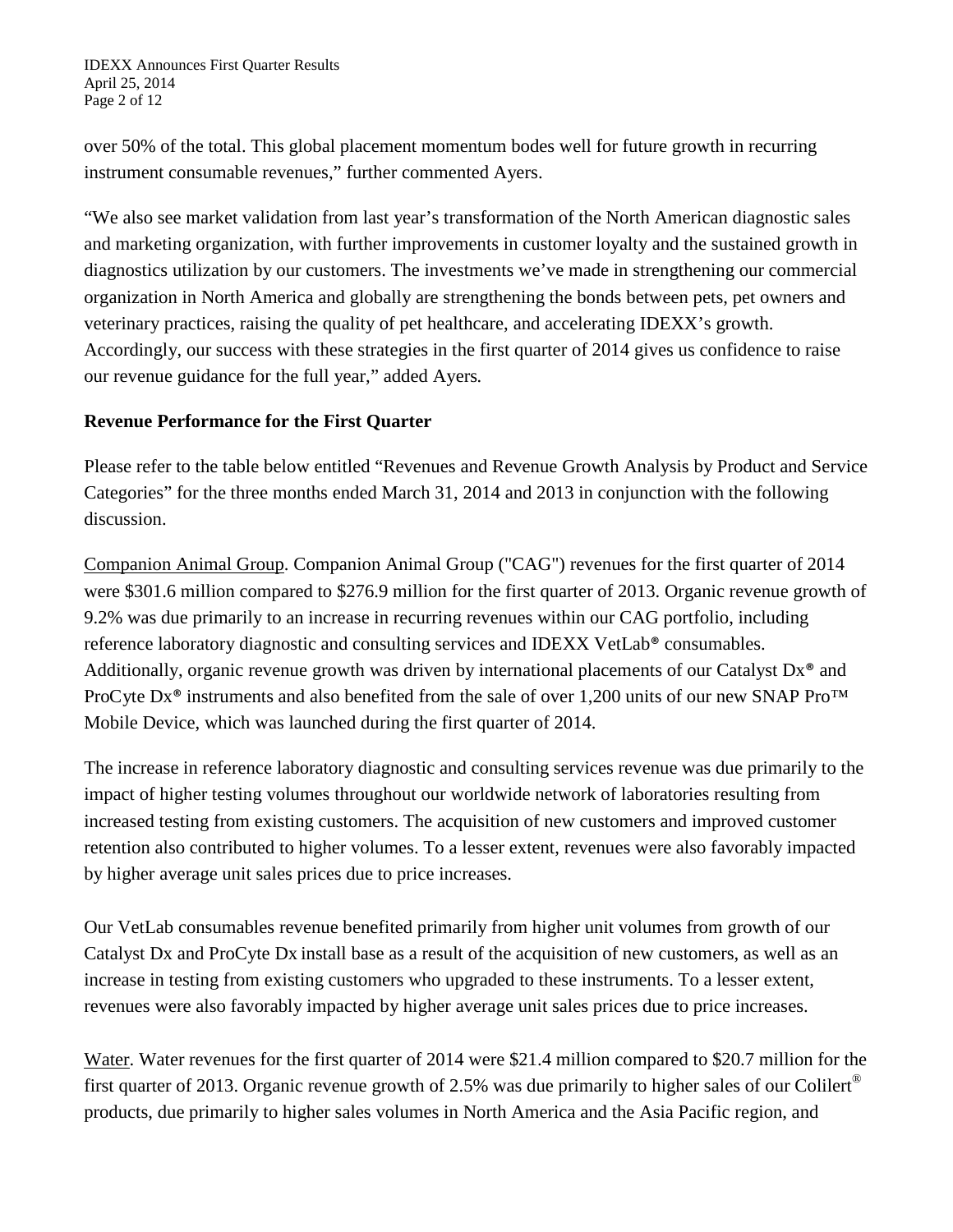higher sales volumes of our Enterolert<sup>®</sup> products worldwide. Higher sales volumes resulted primarily from the acquisition of new customers.

Livestock, Poultry and Dairy. Livestock, Poultry and Dairy ("LPD") revenues for the first quarter of 2014 were \$31.4 million compared to \$28.0 million for the first quarter of 2013. Organic revenue growth of 5.2% resulted primarily from higher sales volumes of certain bovine test products in Europe and increased sales volumes in the Asia Pacific region of our Dairy SNAP tests used for the detection of antibiotic residues and the contaminant Aflatoxin M1 in milk. These favorable factors were partly offset by lower sales volumes of Bovine Spongiform Encephalopathy tests resulting from changes in European Union testing requirements and lower average unit sales prices in Europe for our Bovine Viral Diarrhea Virus test products. The acquisition of a Brazilian distributor of our products in the third quarter of 2013 added 5.3% to reported growth.

# **Additional Operating Results for the First Quarter**

Gross profit for the first quarter of 2014 increased 9.9% to \$202.1 million from \$184.0 million for the first quarter of 2013. As a percentage of total revenue, gross profit increased to 56.1% from 55.4% for the prior year period. The increase in the gross profit percentage was due primarily to lower overall VetLab product costs, price increases for our reference laboratory diagnostic and consulting services, rapid assay test products and VetLab consumables, and a reduction of royalty expense resulting from a recently executed agreement with a licensor of patents related to the sale of certain swine tests. These favorable factors were partly offset by higher relative sales of CAG Diagnostics capital which yield lower relative margins.

Selling, general and administrative ("SG&A") expense for the first quarter of 2014 was \$108.9 million, or 30.2% of revenue, compared to \$101.0 million, or 30.4% of revenue, for the first quarter of 2013. The increase in SG&A expense was due primarily to higher personnel-related costs, partly offset by a loss incurred resulting from the bankruptcy of a third-party service provider during the first quarter of 2013, as noted above. Higher personnel-related costs were the result of investment in our commercial organizations in all major regions, including our North American sales force expansion completed in the second half of 2013, as well as higher commissions resulting from improved sales performance. Personnel-related costs for the first quarter of 2014 also reflect an increase in our sales force and administrative personnel internationally, including a direct sales force added in the Nordics over the first quarter of 2013 and through the acquisition of a Brazilian distributor of our products in the third quarter of 2013.

Research and development ("R&D") expense for the first quarter of 2014 was \$23.1 million, or 6.4% of revenue, compared to \$21.8 million, or 6.6% of revenue, for the first quarter of 2013. The increase in R&D expense resulted primarily from higher personnel-related costs, partly offset by lower external product development costs.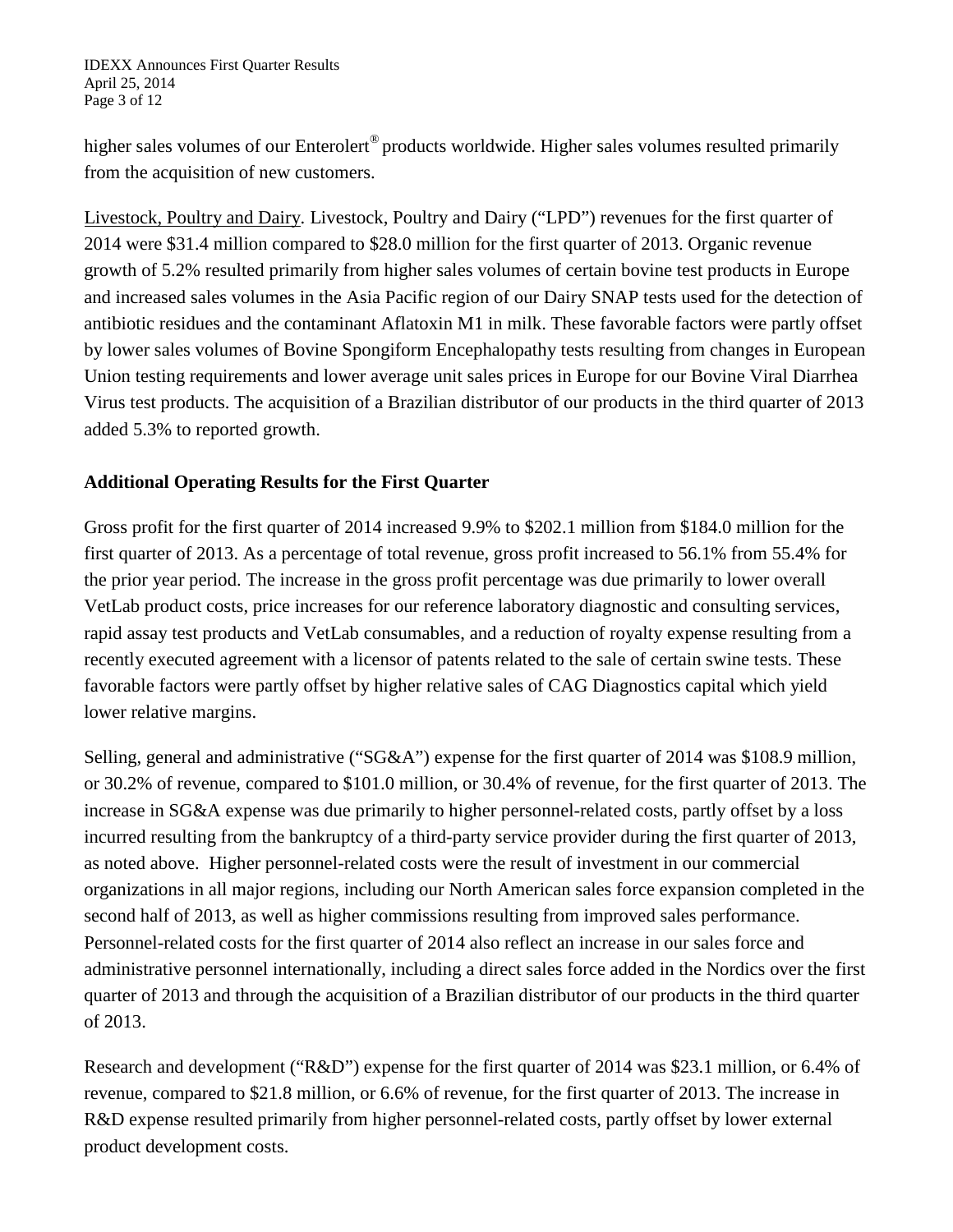IDEXX Announces First Quarter Results April 25, 2014 Page 4 of 12

# **Supplementary Analysis of Results**

The accompanying financial tables provide more information concerning our revenue and other operating results for the three months ended March 31, 2014.

# **Outlook for 2014**

The Company provides the following updated guidance for the full year ending December 31, 2014.

- Revenues for the full year are now expected to be in the range of \$1.495 billion to \$1.51 billion, which represents reported revenue growth of 8.5% to 9.5% and organic revenue growth of 8% to 9% compared to 2013. This compares to prior guidance for organic revenue growth of 7% to 8%. When adjusted for the deferred revenue impacts of our Catalyst One introductory offer in 2014, we expect organic revenue growth of 8.5% to 9.5%.
- EPS for the full year are expected to be in the range of \$3.76 to \$3.86, unchanged from guidance provided on our February 4, 2014 earnings call. The Company has chosen to leverage benefits from higher expected revenue growth this year to increase investments in global commercial capability and other initiatives supporting long-term growth. Our guidance does not assume that the R&D tax credit will be extended in 2014. When normalized for the items included in the GAAP and non-GAAP outlook table below, non-GAAP EPS growth<sup>[2](#page-3-0)</sup> is projected to be 11% to 14%.
- Free cash flow<sup>[3](#page-3-1)</sup> for the full year is expected to be approximately 95% to 100% of net income.
- Capital expenditures for the full year are expected to be approximately \$80 million.

The above guidance reflects an assumption that the value of the U.S. dollar relative to other currencies will remain at our current assumptions of the euro at \$1.37, the British pound at \$1.67, the Canadian dollar at \$0.91, the Australian dollar at \$0.93 and the Japanese yen at ¥102 to the U.S. dollar for the balance of 2014. A 1% strengthening of the U.S. dollar would decrease revenue by approximately \$5.0

<span id="page-3-0"></span> $<sup>2</sup>$  Non-GAAP EPS is a non-GAAP financial measure and excludes a charge resulting from a third-party service provider bankruptcy in 2013, the impact of</sup> the retroactive extension of the federal R&D tax credit associated with the 2012 tax year that was recorded in the first quarter of 2013, the full year impact of the 2013 federal R&D tax credit, and the net impacts of changes in foreign currency exchange rates. In addition, non-GAAP EPS growth is a non-GAAP financial measure and represents the percentage change in projected non-GAAP EPS for 2014 compared to non-GAAP EPS for 2013. In regards to changes in foreign currency exchange rates, this measure represents the change in EPS resulting from the difference between the average exchange rates assumed in our guidance for the twelve months ending December 31, 2014 and the average exchange rates for the twelve months ending December 31, 2013, applied to net income for the twelve months ending December 31, 2013. Previously, our methodology would have applied the difference between average exchange rates to net income for the twelve months ending December 31, 2014. This change in methodology, which was implemented to achieve operational efficiencies, is not deemed material.

<span id="page-3-1"></span> $3$  Free cash flow is a non-GAAP financial measure and is calculated from cash generated from operations, excluding tax benefits attributable to share-based compensation arrangements, reduced by our investments in fixed assets. Management believes free cash flow is a useful measure because it indicates the cash the operations of the business are generating after appropriate reinvestment for recurring investments in fixed assets that are required to operate the business. Please refer to our reconciliation below for our calculation of free cash flow for the three months ended March 31, 2014 and 2013. With respect to this particular forward-looking projected non-GAAP financial measure, the Company is unable to provide a quantitative reconciliation as the inputs to the measurement are difficult to predict and estimate and are primarily dependent on future events.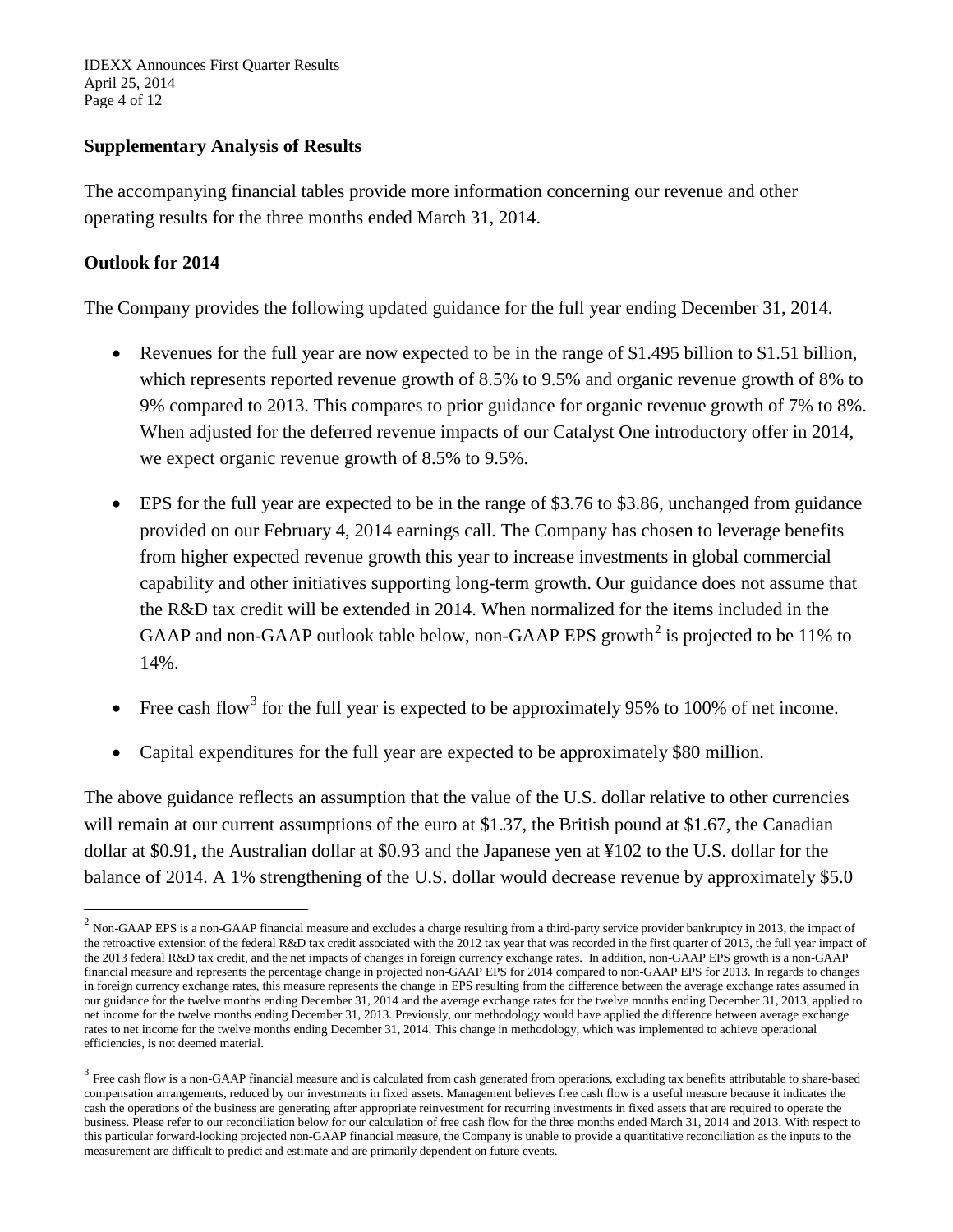IDEXX Announces First Quarter Results April 25, 2014 Page 5 of 12

million and operating profit by approximately \$0.8 million on an annual basis. Fluctuations in foreign currency exchange rates from current assumptions could have a significant positive or negative impact on our actual results of operations.

# **GAAP and Non-GAAP Outlook**

We believe that including the following GAAP and non-GAAP financial measures of normalized EPS in our outlook for the year ending December 31, 2014 is useful to provide supplemental information regarding the performance of our business and to facilitate period-over-period comparisons of the performance of our business.

|                                                 | Guidance Range |             |            |
|-------------------------------------------------|----------------|-------------|------------|
|                                                 | 2014           |             | 2013       |
|                                                 | Low            | <b>High</b> |            |
| <b>EPS</b>                                      | \$3.76         | \$3.86      | \$3.48     |
| <b>EPS</b> Growth                               | 8%             | 11%         |            |
| Third-party service provider bankruptcy         |                |             | \$0.05     |
| Federal R&D tax credit related to 2012 and 2013 |                |             | $(\$0.10)$ |
| Net changes in foreign currency exchange rates  |                |             | (\$0.03)   |
| Non-GAAP EPS                                    | \$3.76         | \$3.86      | \$3.40     |
| Non-GAAP EPS Growth                             | 11%            | 14%         |            |

## **Conference Call and Webcast Information**

IDEXX Laboratories, Inc. will be hosting a conference call today at 8:30 a.m. (Eastern) to discuss its first quarter results and management's outlook. To participate in the conference call, dial 1-800-230- 1074 or 1-651-291-0900 and reference confirmation code 324756. An audio replay will be available through May 2, 2014 by dialing 1-320-365-3844 and referencing replay code 324756.

The call will also be available via live or archived webcast on the IDEXX Laboratories' website at [http://www.idexx.com](http://www.idexx.com/) and will be available for one year.

## **Annual Meeting**

IDEXX Laboratories, Inc. today announced that it will host a simultaneous webcast of its Annual Meeting of Stockholders, to be held on Wednesday, May 7, 2014, at 10:00 a.m. (Eastern) at IDEXX Laboratories, One IDEXX Drive, Westbrook, Maine.

Chairman and Chief Executive Officer Jonathan Ayers will chair the meeting. Investors may listen to live audio of the Annual Meeting via a link on the Company's website, [http://www.idexx.com.](http://www.idexx.com/) An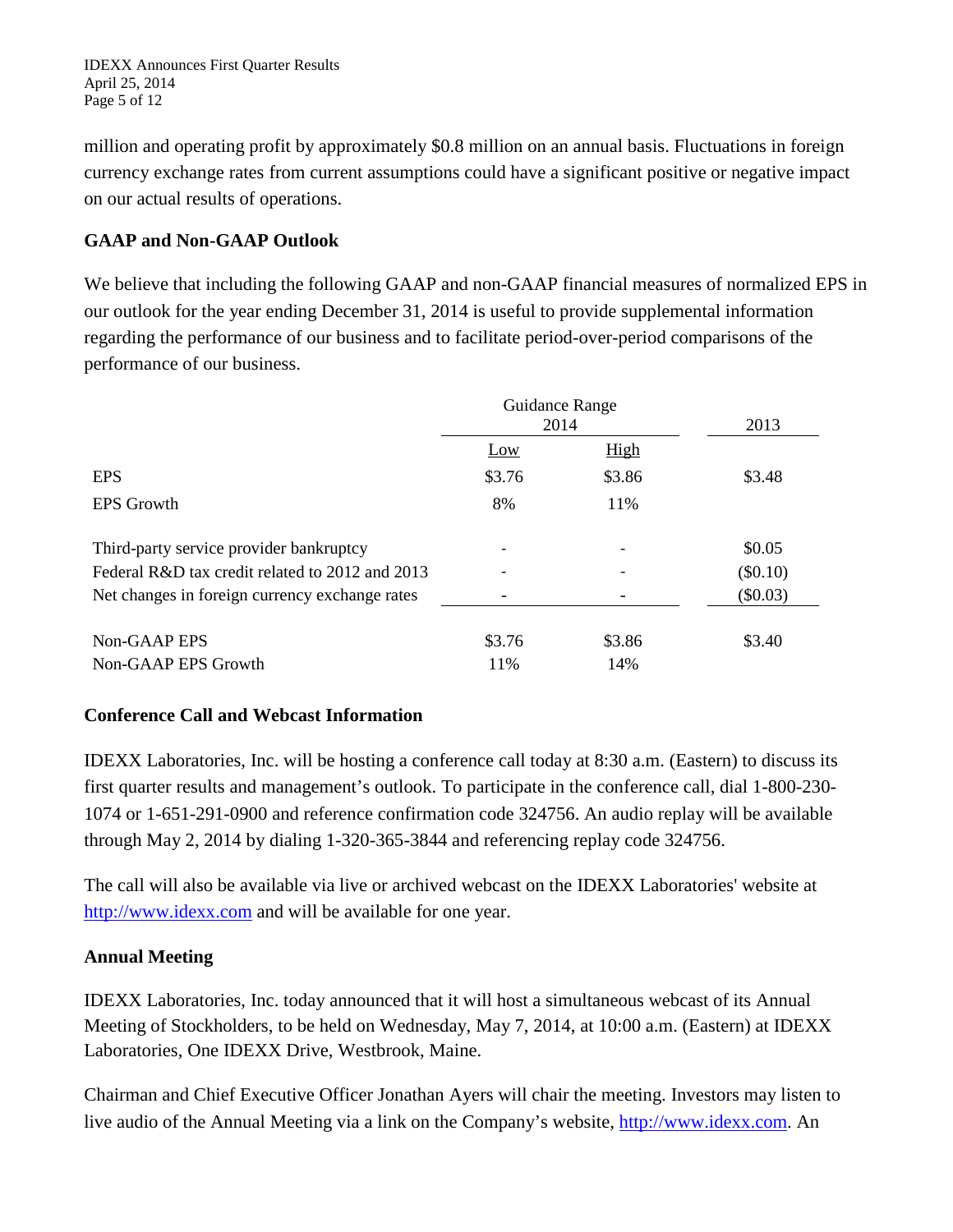IDEXX Announces First Quarter Results April 25, 2014 Page 6 of 12

archived edition of the meeting will be available after 1:00 p.m. (Eastern) on that day via the same link and will be available for 14 days.

# **About IDEXX Laboratories, Inc.**

IDEXX Laboratories, Inc. is a leader in pet healthcare innovation, serving practicing veterinarians around the world with a broad range of diagnostic and information technology-based products and services. IDEXX products enhance the ability of veterinarians to provide advanced medical care, improve staff efficiency and build more economically successful practices. IDEXX is also a worldwide leader in providing diagnostic tests and information for livestock and poultry and tests for the quality and safety of water, milk and food. Headquartered in Maine, IDEXX Laboratories employs over 5,500 people and offers products to customers in over 175 countries.

# **Statement Regarding Non-GAAP Financial Measures**

The following provides information regarding non-GAAP financial measures used in this earnings release: To supplement the Company's consolidated results presented in accordance with GAAP, the Company has disclosed non-GAAP financial measures of operating results that exclude or adjust certain items. Management believes these non-GAAP financial measures provide useful supplemental information for its and investors' evaluation of the Company's business performance and are useful for period-over-period comparisons of the performance of the Company's business. While management believes that these financial measures are useful in evaluating the Company's business, this information should be considered as supplemental in nature and should not be considered in isolation or as a substitute for the related financial information prepared in accordance with GAAP. In addition, these non-GAAP financial measures may not be the same as similarly titled measures reported by other companies. See reconciliations included elsewhere in this earnings release for a reconciliation of the non-GAAP financial measures to the most directly comparable GAAP financial measures.

## **Note Regarding Forward-Looking Statements**

*This press release contains statements about the Company's business prospects and estimates of the Company's financial results for future periods that are forward-looking statements as defined in the Private Securities Litigation Reform Act of 1995. Forward-looking statements can be identified by the use of words such as "expects," "may," "anticipates," "intends," "would," "will," "plans," "believes," "estimates," "should," and similar words and expressions. These statements are based on management's expectation of future events as of the date of this press release, and the Company assumes no obligation to update any forward-looking statements as a result of new information or future events or developments. Actual results could differ materially from management's expectations. Factors that could cause or contribute to such differences include the following: the Company's ability to develop, manufacture, introduce and market new products and enhancements to existing products; the Company's ability to achieve cost improvements in its worldwide network of laboratories and in the manufacture and service of in-clinic instruments; the Company's ability to identify acquisition opportunities, complete acquisitions and integrate acquired businesses; disruptions, shortages or pricing changes that affect the Company's purchases of products and materials from third parties, including from sole source suppliers; the effectiveness of the Company's sales and marketing activities; the Company's ability to manufacture complex biologic products; the impact of a change to our relationship with the Company's distributors; the impact of distributor purchasing decisions on sales of the Company's products that are sold through distribution; the impact of increased competition, technological advances by our competitors; the effect of government regulation on the Company's business, including government decisions about whether and when to approve the Company's products and decisions regarding labeling, manufacturing and marketing products; the impact of veterinary hospital consolidation, and the prevalence of buying consortiums on the markets for the Company's products; the Company's ability to obtain patent and other intellectual property protection for its products, successfully enforce its intellectual property rights and defend itself against third party claims against the Company; changes in testing patterns or practices in veterinary medicine that affect the rate of use of the Company's products and services by veterinarians; a failure or perceived failure to comply with regulations and our policies regarding the privacy and protection of user data; the effect of any strengthening of the rate of exchange for the U.S. dollar; the impact of a weak economy on demand for the Company's products and services or increased customer credit risk; the effects of operations outside the U.S., including from currency fluctuations, different*  regulatory, political and economic conditions, and different market conditions; the impact of the Company's limited experience and small *scale in the human point-of-care market; the effects of interruptions to the Company's operations due to natural or man-made disasters, system failures or disruptions or security breaches; the effect on the Company's stock price if quarterly or annual operating results do not meet expectations of market analysts or investors in future periods; potential exposures related to our worldwide provision for income taxes and the potential loss of tax incentives; and the Company's ability to obtain financing on favorable terms. A further description of these and other factors can be found in the Company's Annual Report on Form 10-K for the year ended December 31, 2013, in the section captioned "Risk Factors."*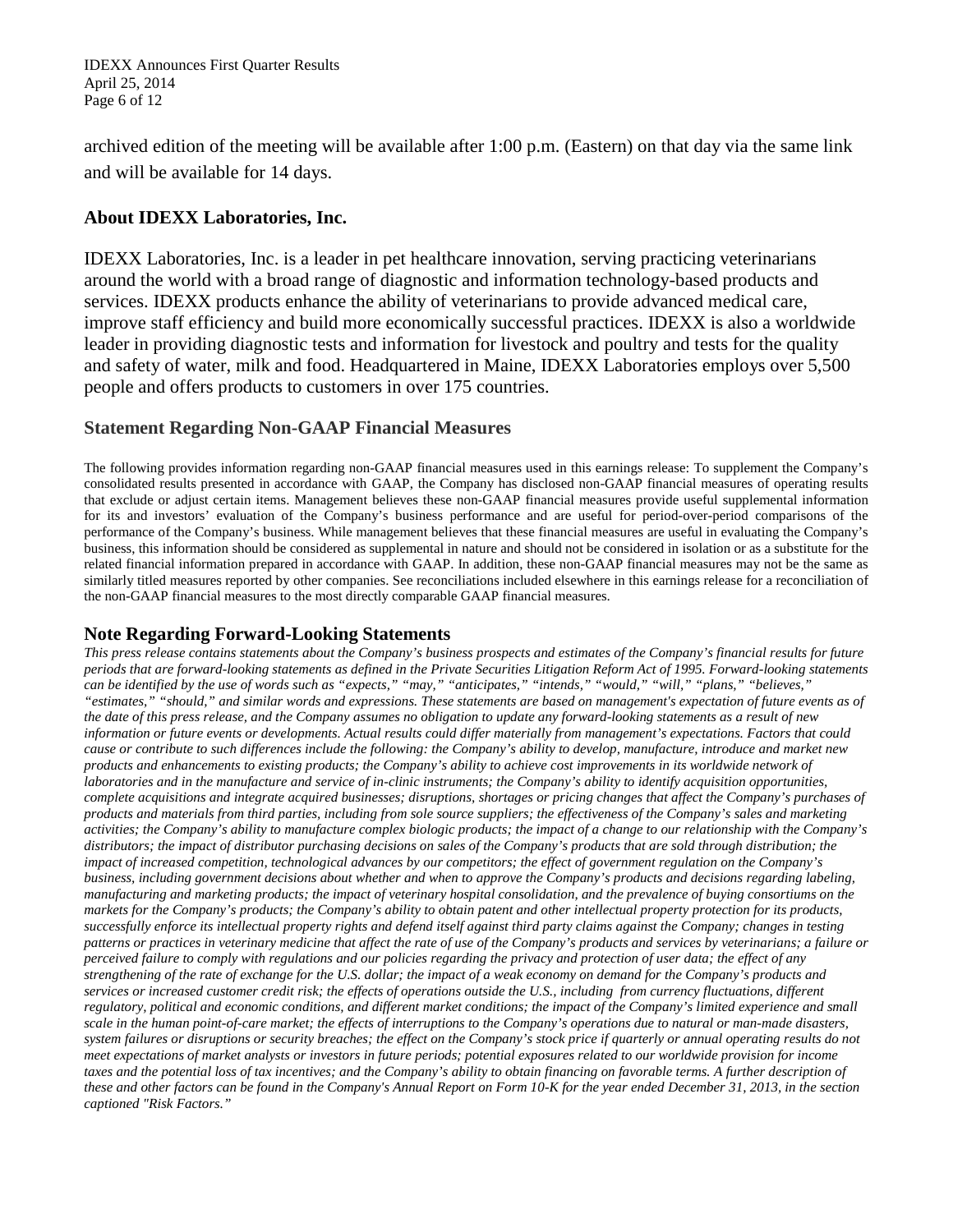**Consolidated Statement of Operations** *Amounts in thousands except per share data (Unaudited)*

|                     |                                               |           | <b>Three Months Ended</b><br>2014<br>\$<br>360,203<br>158,106<br>202,097<br>67,848<br>41,089<br>23,114<br>70,046<br>(2,303)<br>67,743<br>21,150<br>46,593<br>8<br>46,585 |           |  |  |
|---------------------|-----------------------------------------------|-----------|--------------------------------------------------------------------------------------------------------------------------------------------------------------------------|-----------|--|--|
|                     |                                               | March 31, |                                                                                                                                                                          | March 31, |  |  |
|                     |                                               |           |                                                                                                                                                                          | 2013      |  |  |
| <b>Revenue:</b>     | Revenue                                       | \$        |                                                                                                                                                                          | 332,106   |  |  |
| <b>Expenses and</b> |                                               |           |                                                                                                                                                                          |           |  |  |
| <b>Income:</b>      | Cost of revenue                               |           |                                                                                                                                                                          | 148,132   |  |  |
|                     | Gross profit                                  |           |                                                                                                                                                                          | 183,974   |  |  |
|                     | Sales and marketing                           |           |                                                                                                                                                                          | 59,397    |  |  |
|                     | General and administrative                    |           |                                                                                                                                                                          | 41,631    |  |  |
|                     | Research and development                      |           |                                                                                                                                                                          | 21,758    |  |  |
|                     | Income from operations                        |           |                                                                                                                                                                          | 61,188    |  |  |
|                     | Interest expense, net                         |           |                                                                                                                                                                          | (391)     |  |  |
|                     | Income before provision for income taxes      |           |                                                                                                                                                                          | 60,797    |  |  |
|                     | Provision for income taxes                    |           |                                                                                                                                                                          | 15,930    |  |  |
| <b>Net Income:</b>  | Net income                                    |           |                                                                                                                                                                          | 44,867    |  |  |
|                     | Less: Noncontrolling interest in subsidiary's |           |                                                                                                                                                                          |           |  |  |
|                     | earnings                                      |           |                                                                                                                                                                          | 7         |  |  |
|                     | Net income attributable to stockholders       | \$        |                                                                                                                                                                          | 44,860    |  |  |
|                     | Earnings per share: Basic                     | 0.90      | \$                                                                                                                                                                       | 0.82      |  |  |
|                     | Earnings per share: Diluted                   | 0.89      | \$                                                                                                                                                                       | 0.81      |  |  |
|                     | Shares outstanding: Basic                     | 51,617    |                                                                                                                                                                          | 54,588    |  |  |
|                     | Shares outstanding: Diluted                   | 52,338    |                                                                                                                                                                          | 55,490    |  |  |

#### **IDEXX Laboratories, Inc. and Subsidiaries Selected Operating Information** *(Unaudited)*

|                      |                                        | <b>Three Months Ended</b> |           |
|----------------------|----------------------------------------|---------------------------|-----------|
|                      |                                        | March 31,                 | March 31, |
|                      |                                        | 2014                      | 2013      |
| <b>Operating</b>     | Gross profit                           | 56.1%                     | 55.4%     |
| Ratios (as a         | Sales, marketing, general and          |                           |           |
| percentage of        | administrative expense                 | 30.2%                     | 30.4%     |
| revenue):            | Research and development expense       | 6.4%                      | 6.6%      |
|                      | Income from operations <sup>1</sup>    | 19.4%                     | 18.4%     |
| <b>International</b> | International revenue (in thousands)   | \$<br>152,609             | 135,531   |
| <b>Revenue:</b>      | International revenue as percentage of |                           |           |
|                      | total revenue                          | 42.4%                     | 40.8%     |

<sup>1</sup> Amounts presented may not recalculate due to rounding.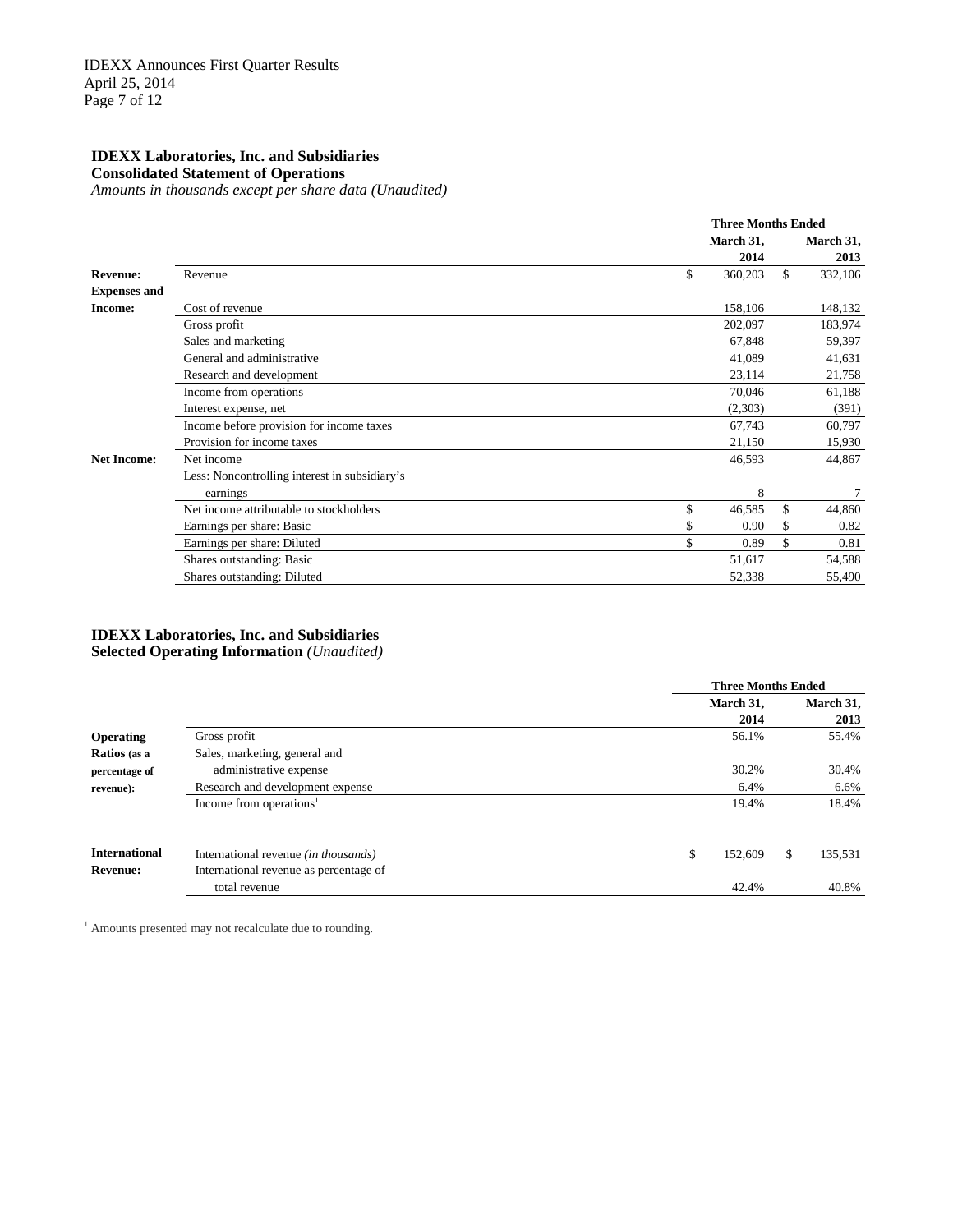### **Segment Information**

*Amounts in thousands (Unaudited)*

|                      |                            |               | <b>Three Months Ended</b> |    | <b>Three Months Ended</b> |                |  |  |  |
|----------------------|----------------------------|---------------|---------------------------|----|---------------------------|----------------|--|--|--|
|                      |                            | March 31,     | Percent of                |    | March 31,                 | Percent of     |  |  |  |
|                      |                            | 2014          | <b>Revenue</b>            |    | 2013                      | <b>Revenue</b> |  |  |  |
| <b>Revenue:</b>      | CAG                        | \$<br>301,588 |                           | \$ | 276,941                   |                |  |  |  |
|                      | Water                      | 21,421        |                           |    | 20,666                    |                |  |  |  |
|                      | <b>LPD</b>                 | 31,351        |                           |    | 28,039                    |                |  |  |  |
|                      | Other                      | 5,843         |                           |    | 6,460                     |                |  |  |  |
|                      | Total                      | \$<br>360,203 |                           | \$ | 332,106                   |                |  |  |  |
| <b>Gross Profit:</b> | CAG                        | \$<br>165,529 | 54.9%                     | \$ | 150,239                   | 54.2%          |  |  |  |
|                      | Water                      | 13.931        | 65.0%                     |    | 13,494                    | 65.3%          |  |  |  |
|                      | <b>LPD</b>                 | 19,841        | 63.3%                     |    | 15,876                    | 56.6%          |  |  |  |
|                      | Other                      | 3,401         | 58.2%                     |    | 3,188                     | 49.4%          |  |  |  |
|                      | <b>Unallocated Amounts</b> | (605)         | N/A                       |    | 1,177                     | N/A            |  |  |  |
|                      | Total                      | \$<br>202,097 | 56.1%                     | \$ | 183,974                   | 55.4%          |  |  |  |
| <b>Income from</b>   |                            |               |                           |    |                           |                |  |  |  |
| <b>Operations:</b>   | CAG                        | \$<br>55,864  | 18.5%                     | \$ | 51,309                    | 18.5%          |  |  |  |
|                      | Water                      | 8,116         | 37.9%                     |    | 8,355                     | 40.4%          |  |  |  |
|                      | <b>LPD</b>                 | 6,460         | 20.6%                     |    | 4,836                     | 17.2%          |  |  |  |
|                      | Other                      | 589           | 10.1%                     |    | 435                       | 6.7%           |  |  |  |
|                      | <b>Unallocated Amounts</b> | (983)         | N/A                       |    | (3,747)                   | N/A            |  |  |  |
|                      | Total                      | \$<br>70,046  | 19.4%                     | \$ | 61,188                    | 18.4%          |  |  |  |
|                      |                            |               |                           |    |                           |                |  |  |  |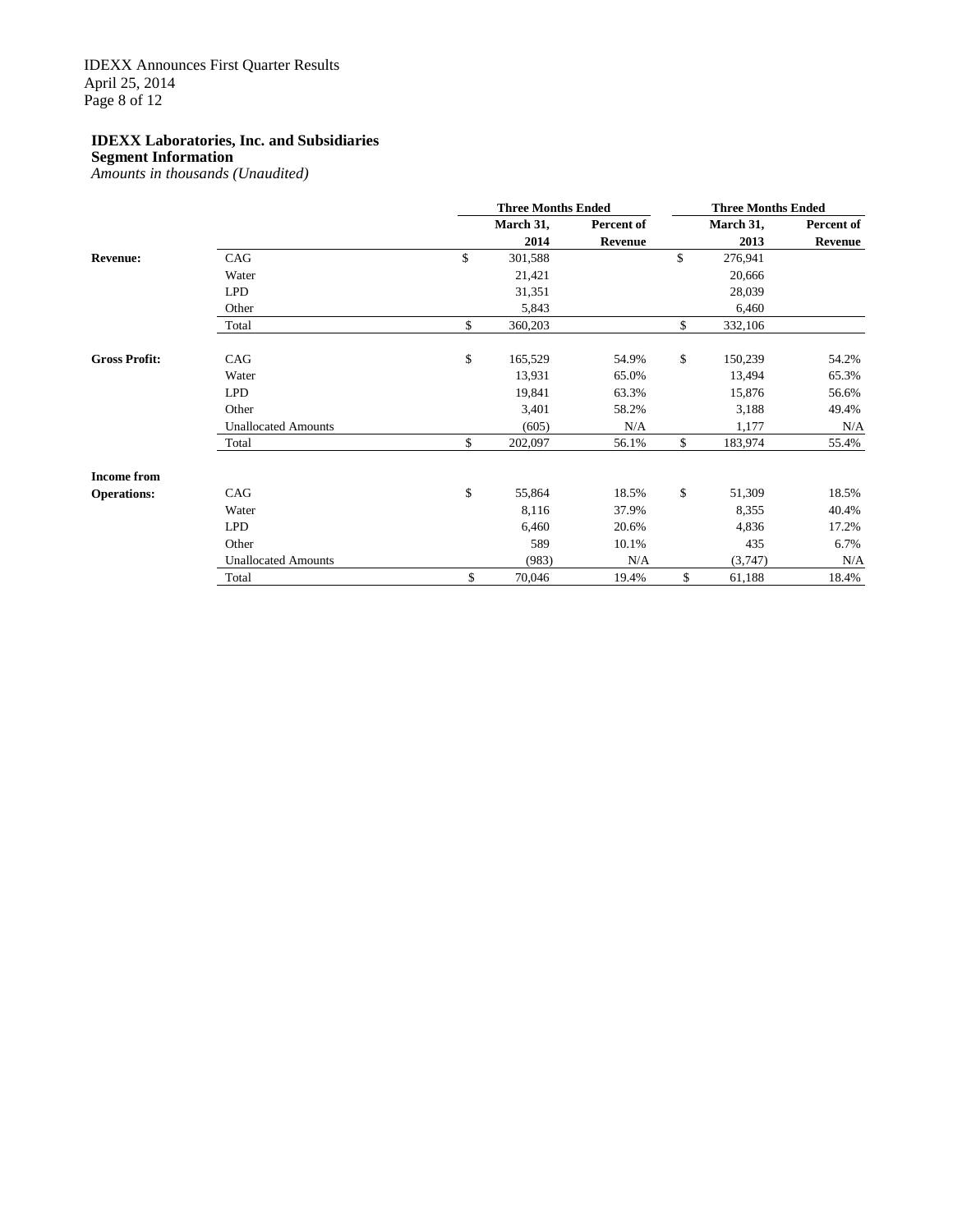**Revenues and Revenue Growth Analysis by Product and Service Categories**

*Amounts in thousands (Unaudited)*

| <b>Net Revenue</b> | <b>Three</b><br><b>Months</b><br><b>Ended</b><br>March 31,<br>2014 |     | <b>Three</b><br><b>Months</b><br><b>Ended</b><br>March 31,<br>2013 |    | <b>Dollar</b><br><b>Change</b> | Percentage<br><b>Change</b> | Percentage<br><b>Change from</b><br>Currence <sup>T</sup> | Percentage<br><b>Change from</b><br>Acquisitions <sup>2</sup> | <b>Organic Revenue</b><br>Growth <sup>3</sup> |
|--------------------|--------------------------------------------------------------------|-----|--------------------------------------------------------------------|----|--------------------------------|-----------------------------|-----------------------------------------------------------|---------------------------------------------------------------|-----------------------------------------------|
|                    |                                                                    |     |                                                                    |    |                                |                             |                                                           |                                                               |                                               |
| CAG                | \$<br>301,588                                                      | \$. | 276,941                                                            | -S | 24,647                         | 8.9%                        | $(0.4\%)$                                                 | 0.1%                                                          | 9.2%                                          |
| Water              | 21.421                                                             |     | 20,666                                                             |    | 755                            | 3.7%                        |                                                           | 1.2%                                                          | 2.5%                                          |
| <b>LPD</b>         | 31,351                                                             |     | 28,039                                                             |    | 3,312                          | 11.8%                       | 1.3%                                                      | 5.3%                                                          | 5.2%                                          |
| Other              | 5,843                                                              |     | 6.460                                                              |    | (617)                          | $(9.6\%)$                   | $0.2\%$                                                   |                                                               | $(9.8\%)$                                     |
| Total              | 360,203                                                            |     | 332,106                                                            |    | 28,097                         | 8.5%                        | $(0.2\%)$                                                 | $0.7\%$                                                       | 8.0%                                          |

| <b>Net CAG Revenue</b>                |    | <b>Three</b><br><b>Months</b><br><b>Ended</b><br>March 31.<br>2014 |   | <b>Three</b><br><b>Months</b><br><b>Ended</b><br>March 31,<br>2013 |     | <b>Dollar</b><br><b>Change</b> | Percentage<br><b>Change</b> | Percentage<br><b>Change from</b><br>Currence <sup>T</sup> | Percentage<br><b>Change from</b><br>Acouisions <sup>2</sup> | <b>Organic Revenue</b><br>$Growth^3$ |
|---------------------------------------|----|--------------------------------------------------------------------|---|--------------------------------------------------------------------|-----|--------------------------------|-----------------------------|-----------------------------------------------------------|-------------------------------------------------------------|--------------------------------------|
|                                       |    |                                                                    |   |                                                                    |     |                                |                             |                                                           |                                                             |                                      |
| CAG Diagnostics recurring revenue:    | S. | 258.763                                                            | S | 239,568                                                            | \$. | 19,195                         | 8.0%                        | $(0.5\%)$                                                 | 0.1%                                                        | 8.4%                                 |
| VetLab consumables                    |    | 84.321                                                             |   | 75.783                                                             |     | 8.538                          | 11.3%                       | $(0.3\%)$                                                 |                                                             | $11.6\%$                             |
| VetLab service and accessories        |    | 13.093                                                             |   | 12,053                                                             |     | 1.040                          | 8.6%                        |                                                           | ۰                                                           | 8.6%                                 |
| Rapid assay products                  |    | 43,059                                                             |   | 44.083                                                             |     | (1,024)                        | $(2.3\%)$                   | $(0.4\%)$                                                 | $\overline{\phantom{a}}$                                    | $(1.9\%)$                            |
| Reference laboratory diagnostic       |    |                                                                    |   |                                                                    |     |                                |                             |                                                           |                                                             |                                      |
| and consulting services               |    | 118,290                                                            |   | 107.649                                                            |     | 10.641                         | $9.9\%$                     | $(0.7\%)$                                                 | $0.3\%$                                                     | $10.3\%$                             |
| CAG Diagnostics capital - instruments |    | 18,565                                                             |   | 15.835                                                             |     | 2.730                          | 17.2%                       | 1.5%                                                      |                                                             | 15.7%                                |
| Customer information management and   |    |                                                                    |   |                                                                    |     |                                |                             |                                                           |                                                             |                                      |
| digital imaging systems               |    | 24,260                                                             |   | 21,538                                                             |     | 2,722                          | 12.6%                       | $(0.6\%)$                                                 |                                                             | 13.2%                                |
| Net CAG revenue                       | \$ | 301,588                                                            |   | 276,941                                                            |     | 24,647                         | 8.9%                        | $(0.4\%)$                                                 | 0.1%                                                        | 9.2%                                 |

 $1$  The percentage change from currency is a non-GAAP financial measure. Effective January 1, 2014, this measure represents the percentage change in revenue resulting from the difference between the average exchange rates during the three months ended March 31, 2014 and the same period of the prior year applied to foreign currency denominated revenues for the three months ended March 31, 2013. Under our methodology used prior to January 1, 2014, we calculated the percentage change in revenue resulting from the difference between the average exchange rates during the most recently completed three month period and the same period of the prior year applied to foreign currency denominated revenues for the most recently completed three month period. This change in methodology, which was implemented to achieve operational efficiencies, is not deemed material.

 $2$ The percentage change from acquisitions is a non-GAAP financial measure. This measure represents the percentage change in revenue during the three months ended March 31, 2014 compared to the three months ended March 31, 2013 attributed to acquisitions subsequent to December 31, 2012.

<sup>3</sup> Organic revenue growth is a non-GAAP financial measure and represents the percentage change in revenue during the three months ended March 31, 2014 compared to the three months ended March 31, 2013 net of acquisitions and the effect of changes in foreign currency exchange rates.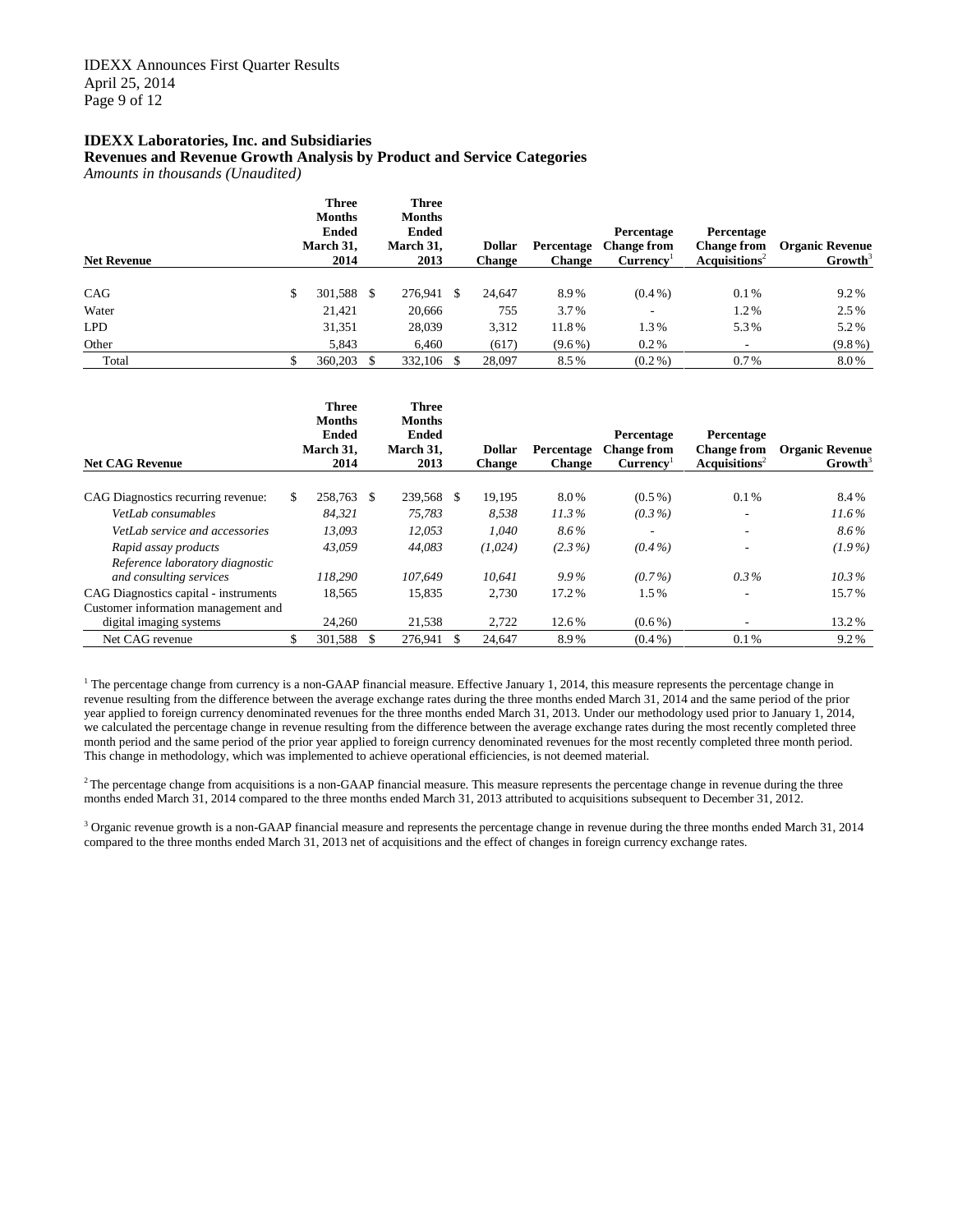**Consolidated Balance Sheet**

*Amounts in thousands (Unaudited)*

|                        |                                            | March 31,       | December 31,  |
|------------------------|--------------------------------------------|-----------------|---------------|
|                        |                                            | 2014            | 2013          |
| Assets:                | <b>Current Assets:</b>                     |                 |               |
|                        | Cash and cash equivalents                  | \$<br>286,203   | \$<br>279,058 |
|                        | Accounts receivable, net                   | 179.919         | 158,038       |
|                        | <b>Inventories</b>                         | 141,134         | 133,427       |
|                        | Other current assets                       | 75,910          | 82,183        |
|                        | <b>Total current assets</b>                | 683,166         | 652,706       |
|                        | Property and equipment, net                | 282,226         | 281,214       |
|                        | Other long-term assets, net                | 296,932         | 296,596       |
|                        | <b>Total assets</b>                        | \$<br>1,262,324 | \$1,230,516   |
| <b>Liabilities and</b> |                                            |                 |               |
| Stockholders'          |                                            |                 |               |
| <b>Equity:</b>         | <b>Current Liabilities:</b>                |                 |               |
|                        | Accounts payable                           | \$<br>42,794    | 29,941<br>\$  |
|                        | <b>Accrued liabilities</b>                 | 134,519         | 148,919       |
|                        | <b>Debt</b>                                | 316,050         | 278,035       |
|                        | Deferred revenue                           | 23,810          | 21,458        |
|                        | <b>Total current liabilities</b>           | 517,173         | 478,353       |
|                        | Long-term debt, net of current portion     | 150,090         | 150,359       |
|                        | Other long-term liabilities                | 82,809          | 83,590        |
|                        | <b>Total long-term liabilities</b>         | 232,899         | 233,949       |
|                        |                                            |                 |               |
|                        | Total stockholders' equity                 | 512,216         | 518,186       |
|                        | Noncontrolling interest                    | 36              | 28            |
|                        | <b>Total equity</b>                        | 512,252         | 518,214       |
|                        | Total liabilities and stockholders' equity | \$<br>1,262,324 | \$1,230,516   |
|                        |                                            |                 |               |

#### **IDEXX Laboratories, Inc. and Subsidiaries Selected Balance Sheet Information** *(Unaudited)*

|                      |                                     | March 31. | December 31, | September 30, | <b>June 30.</b> | March 31, |
|----------------------|-------------------------------------|-----------|--------------|---------------|-----------------|-----------|
|                      |                                     | 2014      | 2013         | 2013          | 2013            | 2013      |
| <b>Selected</b>      |                                     |           |              |               |                 |           |
| <b>Balance Sheet</b> | Days sales outstanding $\mathbf{r}$ | 42.8      | 39.9         | 41.9          | 41.2            | 40.8      |
| <b>Information:</b>  | Inventory turns <sup>2</sup>        | 1.8       | i.9          |               | 1.7             | 1.7       |

<sup>1</sup> Days sales outstanding represents the average of the accounts receivable balances at the beginning and end of each quarter divided by revenue for that quarter, the result of which is then multiplied by 91.25 days.

 $2$  Inventory turns represent inventory-related cost of product sales for the twelve months preceding each quarter-end divided by the inventory balance at the end of the quarter.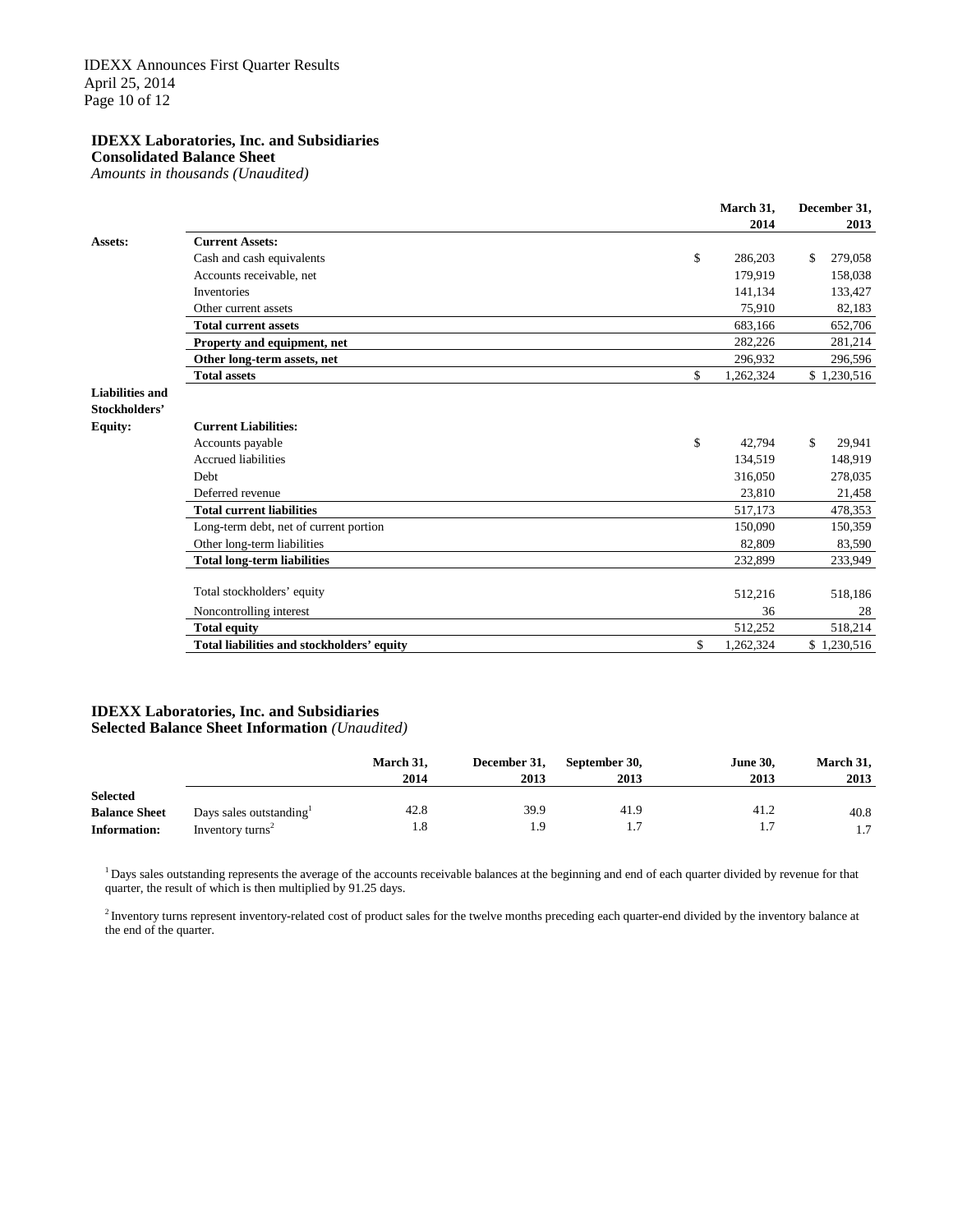**Consolidated Statement of Cash Flows**

*Amounts in thousands (Unaudited)*

|                   |                                                                               | <b>Three Months Ended</b> |                   |
|-------------------|-------------------------------------------------------------------------------|---------------------------|-------------------|
|                   |                                                                               | March 31,<br>2014         | March 31,<br>2013 |
| <b>Operating:</b> | <b>Cash Flows from Operating Activities:</b>                                  |                           |                   |
|                   | Net income                                                                    | \$<br>46,593              | \$<br>44,867      |
|                   | Non-cash charges                                                              | 17,014                    | 19,416            |
|                   | Changes in assets and liabilities                                             | (23, 342)                 | (37,918)          |
|                   | Tax benefit from share-based compensation arrangements                        | (6,747)                   | (5,310)           |
|                   | Net cash provided by operating activities                                     | 33,518                    | 21,055            |
| <b>Investing:</b> | <b>Cash Flows from Investing Activities:</b>                                  |                           |                   |
|                   | Purchases of property and equipment                                           | (11,298)                  | (20, 132)         |
|                   | Proceeds from disposition of pharmaceutical product lines                     |                           | 3,500             |
|                   | Acquisition of intangible assets                                              | (175)                     | (659)             |
|                   | Acquisition of a business, net of cash acquired                               | (1,161)                   |                   |
|                   | Net cash used by investing activities                                         | (12, 634)                 | (17,291)          |
| <b>Financing:</b> | <b>Cash Flows from Financing Activities:</b>                                  |                           |                   |
|                   | Borrowings on revolving credit facilities, net                                | 38,000                    | 48,000            |
|                   | Debt issue costs                                                              | (139)                     |                   |
|                   | Payment of notes payable                                                      | (253)                     | (238)             |
|                   | Repurchases of common stock                                                   | (70, 279)                 | (63,778)          |
|                   | Proceeds from the exercise of stock options and employee stock purchase plans | 10.964                    | 12,958            |
|                   | Tax benefit from share-based compensation arrangements                        | 6.747                     | 5,310             |
|                   | Net cash (used) provided by financing activities                              | (14,960)                  | 2,252             |
|                   | Net effect of changes in exchange rates on cash                               | 1,221                     | (1,638)           |
|                   | Net increase in cash and cash equivalents                                     | 7.145                     | 4,378             |
|                   | Cash and cash equivalents, beginning of period                                | 279,058                   | 223,986           |
|                   | Cash and cash equivalents, end of period                                      | \$<br>286,203             | \$<br>228,364     |
|                   |                                                                               |                           |                   |

### **IDEXX Laboratories, Inc. and Subsidiaries**

**Free Cash Flow1**

*Amounts in thousands (Unaudited)*

|                  |                                                                                              | <b>Three Months Ended</b> |                   |
|------------------|----------------------------------------------------------------------------------------------|---------------------------|-------------------|
|                  |                                                                                              | March 31.<br>2014         | March 31,<br>2013 |
| <b>Free Cash</b> |                                                                                              |                           |                   |
| <b>Flow:</b>     | Net cash provided by operating activities                                                    | 33.518                    | 21.055            |
|                  | Financing cash flows attributable to tax benefits from share-based compensation arrangements | 6.747                     | 5.310             |
|                  | Purchases of property and equipment                                                          | (11.298)                  | (20, 132)         |
|                  | Free cash flow                                                                               | 28.967                    | 6,233             |

**<sup>1</sup>** Free cash flow is a non-GAAP financial measure and is calculated from cash generated from operations, excluding tax benefits attributable to share-based compensation arrangements, reduced by our investments in fixed assets. Management believes free cash flow is a useful measure because it indicates the cash the operations of the business are generating after appropriate reinvestment for recurring investments in fixed assets that are required to operate the business. Management also believes this is a common financial measure useful to further evaluate the results of operations.